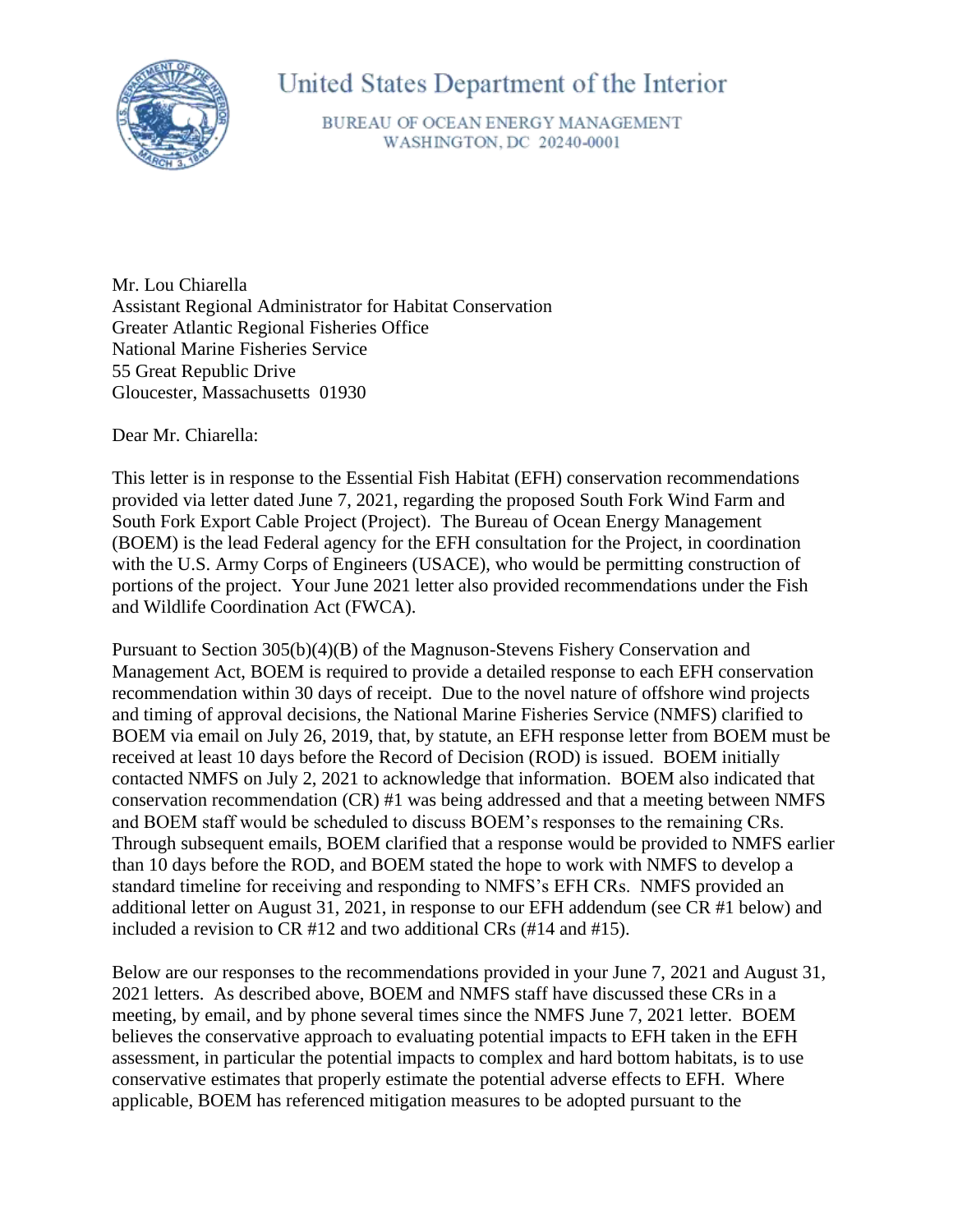Endangered Species Act (ESA), as these measures may confer benefits to EFH. Throughout this document the phrase "complex habitat" is defined as: 1) hard bottom substrates (defined as Substrate Class Rock Substrate, and the four Substrate Groups: Gravels, Gravel Mixes, Gravelly, and Shell, according to the Coastal and Marine Ecological Classification Standard modifier, and includes both large-grained and small-grained hard habitats); 2) hard bottom substrates with epifauna or macroalgae cover; and 3) vegetated habitats (e.g. submerged aquatic vegetation and tidal wetlands).

The CRs provided by NMFS in the June 7, 2021, and August 31, 2021, letters are included below with BOEM's responses for each CR.

## 1. CR #1 recommended that:

…BOEM update and revise the EFH assessment to clarify the type of turbine scour protection to be used and the extent of boulder relocation required for each turbine location. The EFH assessment should also be updated to reflect new information incorporated into the [Construction and Operations Plan] (COP), including any identified unexploded ordinances (UXOs) and proposed plans for remediation and movement of any UXOs. We also recommend that your updated EFH assessment describe any anticipated impacts from proposed monitoring plans. If the new information affects the basis of our EFH conservation recommendations, or if upon review of the updated EFH assessment we determine that additional recommendations are necessary to avoid, minimize, or offset adverse impacts to EFH, you will be required to reinitiate the EFH consultation. Additionally, BOEM should coordinate with us to develop an EFH assessment template to help standardize the structure and content of future assessments.

BOEM has already partially adopted this CR by having prepared an addendum to the EFH assessment as described below. The recommendation to develop an EFH assessment template is not part of the Project action; therefore, BOEM will not adopt that part of the CR as a result of this consultation. However, BOEM is committed to working with NMFS to develop an EFH assessment template, as discussed below.

#### EFH Addendum

In response to NMFS's CR #1, BOEM submitted an addendum to the EFH assessment (Addendum) on August 2, 2021. The following information was included in the addendum:

• Errata addressing inconsistencies between the impact area quantities presented in the EFH assessment and those presented in the  $COP<sup>1</sup>$ . These discrepancies could be attributed to an inaccurate description of the project design envelope analysis area for benthic habitat impacts as the actual impact area; changes to the project design that were not consistently addressed throughout the document; and inconsistent use of English and metric units and associated rounding errors.

<sup>&</sup>lt;sup>1</sup> South Fork Wind, LLC. 2021. South Fork Wind Farm Construction and Operations Plan, Volume I (May 2021). 630 p. www.boem.gov/south-fork.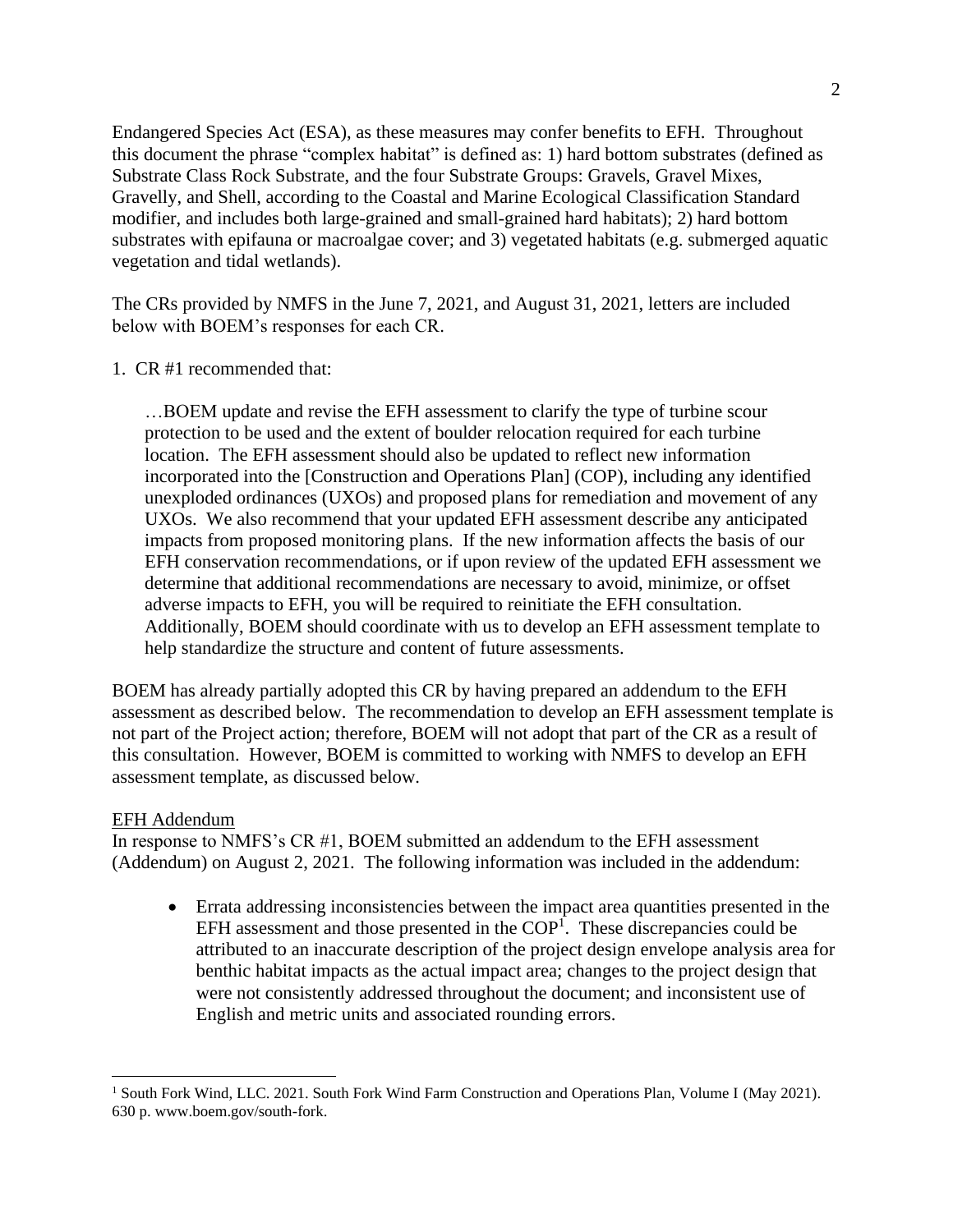- Analyses of potential impacts to EFH by:
	- o The munitions and explosives of concern or unexploded ordinance (MEC/UXO) contingency plan, in the event that MEC/UXO are discovered in the project construction footprint;
	- o A proposed change to the installation of the South Fork Export Cable at the sea-to-shore transition; and
	- o Proposed Project monitoring plans, including passive acoustic monitoring in the Protected Species Mitigation and Monitoring Plan<sup>2</sup>; fisheries and benthic surveys in the Fisheries Research and Monitoring Plan<sup>3</sup>; and acoustic telemetry and fisheries surveys in the New York State Fisheries Study Work  $Plan<sup>4</sup>$ ;
- Additional information regarding the design specifications for foundation scour protection and the extent of boulder relocation required for each turbine location.

BOEM determined that the additional information and analyses presented in the Addendum would not lead to a change in the conclusions of the original effects analysis or modify any effect determination presented in the April 6, 2021 EFH assessment.

## EFH Assessment Template

BOEM supports the development of an EFH assessment template to standardize the structure and content of future EFH assessments for U.S. offshore wind projects. BOEM is currently working with NMFS with support from the Department of Transportation's Volpe Center to develop an EFH assessment template for future offshore wind projects. The target date for completion of the template is Winter 2021/2022.

2. CR #2 stated:

Based on the available habitat delineations and data, we [NMFS] have determined that the proposed turbine locations [wind turbine generator] (WTG) 1, WTG 5, WTG 15, WTG 16A, and WTG 17A would result in substantial adverse impacts to complex habitats. BOEM should remove these turbine locations from the proposed project and prohibit development at these locations.

<sup>2</sup> South Fork Wind, LLC. 2021. Protected Species Mitigation and Monitoring Plan. Appendix P3 of the South Fork Wind Construction and Operation Plan. 58 p. www.boem.gov/south-fork.

<sup>&</sup>lt;sup>3</sup> South Fork Wind, LLC and Inspire Environmental. 2020. South Fork Wind Fisheries Research and Monitoring Plan. 123 p. www.boem.gov/renewable-energy/state-activities/south-fork.

<sup>4</sup> South Fork Wind, LLC. 2021. New York State: Fisheries Study Work Plan. April 2021. 39 p. www.boem.gov/renewable-energy/state-activities/south-fork.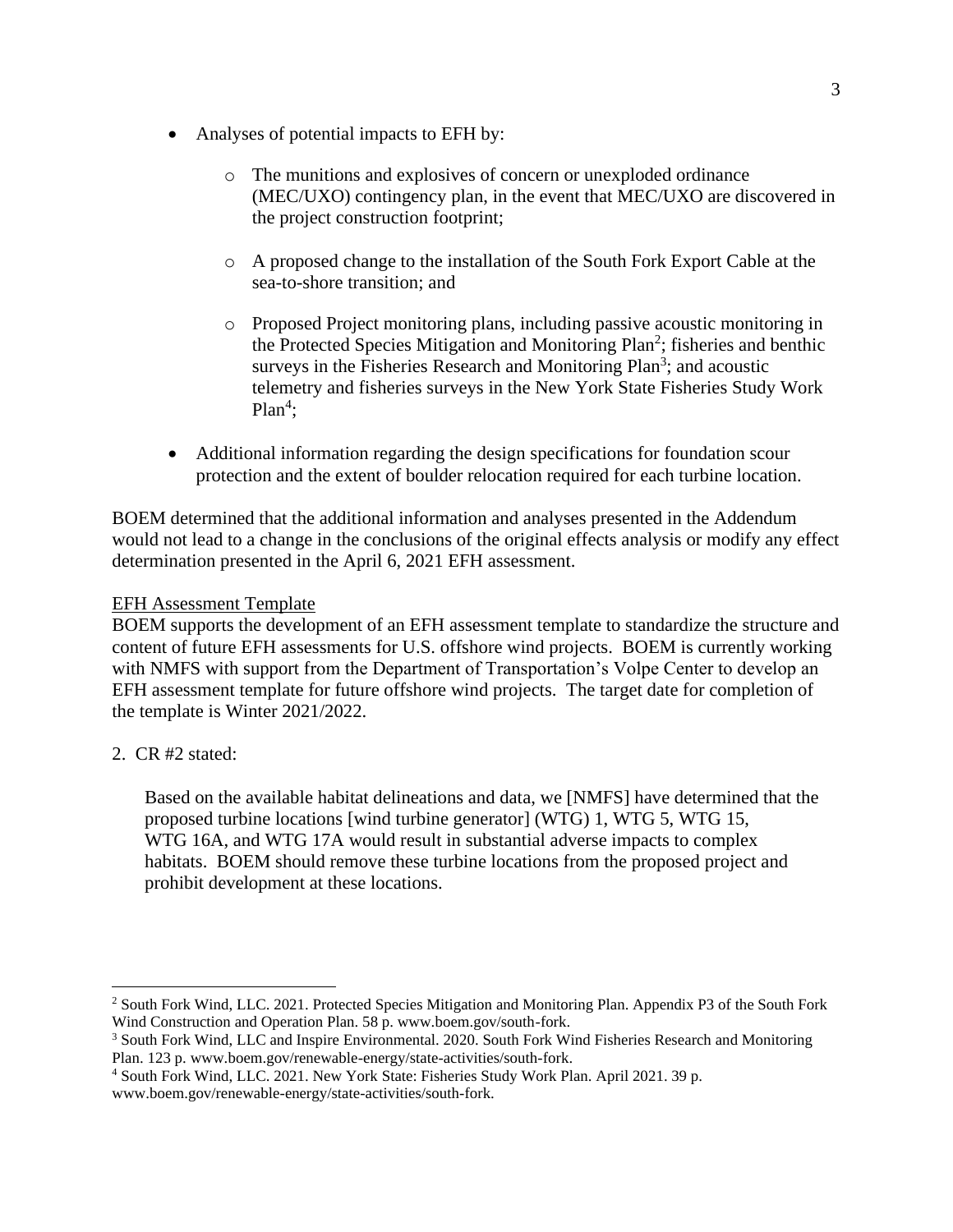If the COP is approved, BOEM intends to adopt Habitat Minimization Alternative Layout B (FEIS Figure 2.1.3-2b), which would exclude a total of five turbines (WTG 5, WTG 6, WTG 9, WTG 16A, WTG 17A). Removal of three of these turbines (WTG 5, WTG 16A and WTG 17A) is consistent with CR #2 (Habitat Minimization Alternative Layout A, FEIS Figure 2.1.3-2a). Therefore, BOEM will partially adopt CR #2 by excluding WTG 5, WTG 16A and WTG 17A. However, South Fork Wind (SFW) raised technical and engineering concerns with the feasibility of removing WTG 1 and WTG 15 and the removal and realignment of the associated inter-array cables. BOEM included information regarding SFW's technical and engineering concerns in the SFW FEIS (Section 2.1.3). SFW submitted additional documentation regarding these concerns to BOEM. BOEM shared this information with NMFS on September 28, 2021. BOEM has weighed the technical and economic burdens associated with fully adopting Alternative Layout A and concurs with SFW's analysis that WTG 6 and WTG 9 should be removed, and WTG 1 and WTG 15 should be retained.

SFW must submit a survey plan to BOEM and NMFS and conduct pre-construction surveys at WTG 1 and WTG 15 to further characterize complex habitat at these two locations. If complex habitats will be permanently disturbed at WTG 1 and WTG 15, these WTGs must be included in the plan submittal detailed in CR #5 below. The plan must be reviewed by NMFS and BOEM, and all comments must be addressed to BOEM's satisfaction prior to implementation of the plan.

As stated in the EIS, both scenarios under the Habitat Minimization Alternative are comparable in their protection of complex and potentially complex habitat, with Habitat Minimization Alternative B impacting approximately 5.3 fewer acres of complex and potentially complex habitat than Alternative A. Relative to the Proposed Action, the NMFS layout option would reduce the impacts to complex and potentially complex habitat in the lease area from 16.9 acres to 9.5 acres (a reduction of 7.4 acres). Impacts to complex and potentially complex habitat from the inter-array cables would be reduced from 146.8 acres to 118.5 acres (a reduction of 28.3 acres). Relative to the Proposed Action, the SFW layout option would reduce impacts to complex and potentially complex habitat in the lease area from 16.9 acres to 12.6 acres (a reduction of 4.3 acres). Impacts to complex and potentially complex habitat from the inter-array cables would be reduced from 146.8 acres to 110.1 acres (a reduction of 36.7 acres). In comparing the total (lease area + inter-array cable corridor) impacts to complex and potentially complex habitat for the NMFS and SFW layouts, the NMFS layout would result in total impacts to complex and potentially complex habitat of 128 acres. The SFW layout would result in total impacts to the two habitat types of 122.7 acres.

For either scenario, the avoidance of geologically complex areas, to the extent practicable, is preferable for the installation and operation of offshore wind infrastructure. As there is a strong correlation between geologically and biologically complex areas, the avoidance of benthic habitats is intrinsically built into the layout development and micrositing process. Additionally, CR #5 details measures BOEM is adopting to ensure that habitat that is modified by scour protection and cable protection materials are designed to minimize any negative effects of this habitat modification to the maximum extent practicable.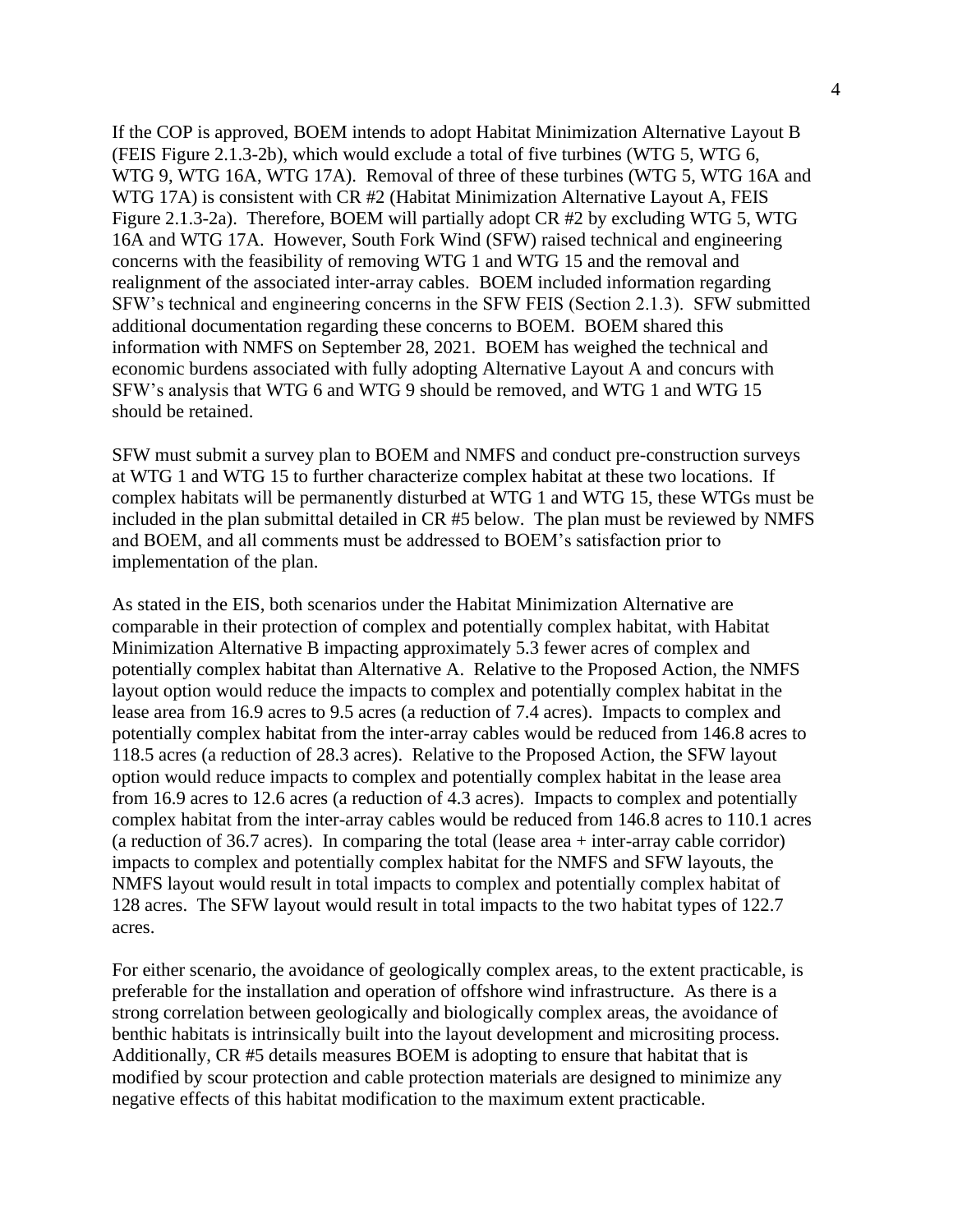#### 3. CR #3 stated:

Based on the available habitat delineations and data, we [NMFS] have also determined that micrositing turbine locations will be necessary to avoid and minimize substantial adverse impacts to complex habitats. We recommend that turbine locations WTG 2, WTG 4, WTG 6, WTG 8, WTG 9, WTG 10, WTG 12, WTG 13, WTG 14, offshore substation (OSS), and the associated inter-array cables be microsited into low multibeam backscatter return areas and that restrictions on seafloor disturbance (e.g., anchoring) during construction be required to avoid impacts to higher multibeam backscatter return areas. BOEM should require a micrositing plan be developed for each of the identified turbine locations and associated cable routes. The micrositing plan should be submitted for our review and comment prior to BOEM approval.

At a minimum, BOEM will partially adopt this recommendation. BOEM would include a condition in the Project ROD for SFW to microsite eight of NMFS's ten recommended structures (WTG 2, WTG 4, WTG 8, WTG 10, WTG 12, WTG 13, WTG 14, and the OSS), and the associated inter-array cables, into low multibeam backscatter return areas. If the Project is approved, BOEM would require the removal of WTG 5, WTG 6, WTG 9, WTG 16A and WTG 17A (see CR #2) and would approve the construction of WTG 1 and WTG 15. Therefore WTG 6 and WTG 9 would be removed from the layout and would not be available for micrositing. However, SFW has raised technical and economic concerns regarding the micrositing of five of the recommended structures (WTG 2, WTG 12, WTG 13, WTG 14, and the OSS) and associated inter-array cables, and proposes to microsite WTG 1, WTG 4, WTG 8, WTG 10, and WTG 15. Three turbines (WTG 4, WTG 8, and WTG 10) are consistent between the two scenarios. Five additional structures would be microsited under NMFS's CR #3 recommendation. Two additional structures would be microsited under SFW's proposal. BOEM is still weighing the technical and economic burdens associated with fully adopting this CR.

BOEM will require a micrositing plan to be developed for each of the identified turbine locations and associated cable routes. SFW must not microsite approved structure locations in a way that narrows any north-south or east-west transit corridors to less than 1.0 nautical miles (nmi) nor any northwest-southeast or northeast-southwest transit corridors to less than 0.6 nmi. SFW will be required to prepare and submit a micrositing plan to NMFS and BOEM for a 30-day review and comment period 120 days after approval of the COP. SFW must resolve all comments on the plan to BOEM's satisfaction prior to implementation of the plan. Note that the restrictions on seafloor disturbance proposed by NMFS in CR #3 are incorporated into BOEM's response for CR #4 (anchoring plan) below.

#### 4. CR #4 stated that:

Given the extent of complex habitats in the project areas, BOEM should require the applicant to develop an anchoring plan to ensure anchoring is avoided and minimized in complex habitats during construction and maintenance of the project. This plan should specifically delineate areas of complex habitat around each turbine and cable locations, and identify areas restricted from anchoring. Anchor chains should include mid-line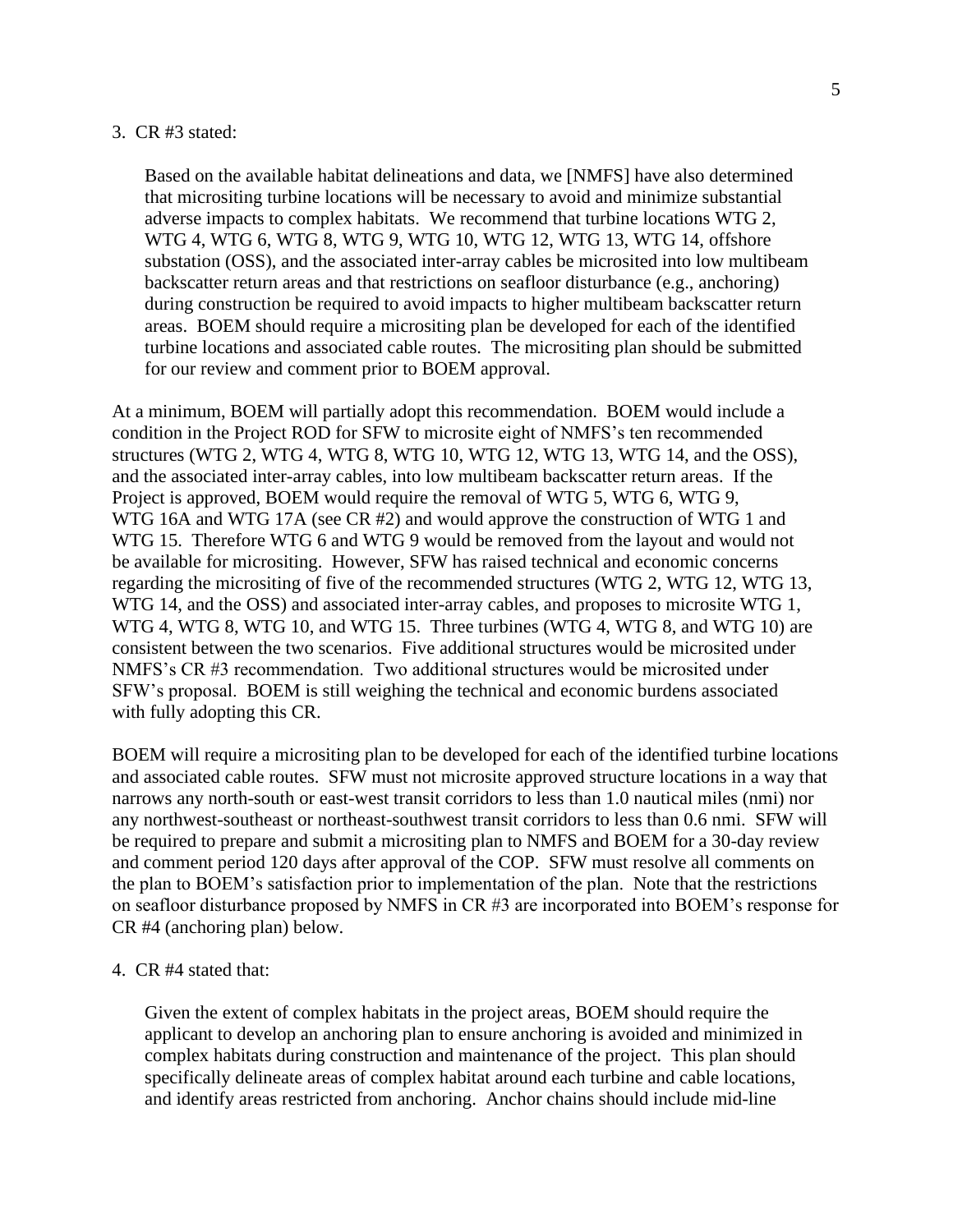buoys to minimize impacts to benthic habitats from anchor sweep where feasible. The habitat maps and inshore maps delineating eelgrass habitat adjacent to the [Operations and Maintenance] (O&M) facility should be provided to all cable construction and support vessels to ensure no anchoring of vessels be done within or immediately adjacent to these complex habitats. The anchoring plan should be provided for our review and comment prior to BOEM approval.

Note that NMFS provided a correction to this CR on 9/1/21 with the second-to-last sentence in the CR above edited for clarity to "The habitat maps and inshore maps, delineating eelgrass habitat adjacent to the O&M facility, should be provided to all construction and support vessels to ensure no anchoring of vessels be done within or immediately adjacent to these complex habitats."

BOEM will partially adopt this CR. At least 30 calendar days prior to conducting seabeddisturbing activities, SFW must submit for review and comment an anchoring plan for all areas where anchoring occurs within 1,640 feet (500 m) of sensitive habitats, including hard bottom and complex habitats. Complex habitats include glacial moraine and coarse sediment, as defined in Section 3.4.2.1.1 of the SFW Final Environmental Impact Statement (FEIS). The anchoring plan must include the planned location of anchoring activities, sensitive habitats and their locations, seabed features, potential hazards, and any related facility-installation activities (such as cable, turbine, and OSS installation). SFW will provide to all construction and support vessels the habitat delineations from Figure 3.4.2-1 and 3.4.2-2 of the SFW FEIS, with the addition of a GIS layer showing boulder locations. SFW will identify areas characterized by a high prevalence of cobbles and boulders as areas in which anchoring should be avoided to the extent technically and economically feasible. BOEM will require all vessels deploying anchors to use mid-line anchor buoys to reduce the amount of anchor chain or line that touches the seafloor, unless SFW demonstrates, and BOEM accepts, that (i) the use of mid-line anchor buoys to reduce the amount of anchor chain or line that touches the seafloor is not technically and economically feasible; or (ii) a different alternative is as safe and provides the same or greater environmental protection. SFW will be required to submit the anchoring plan to BOEM and NMFS for a 30-day review and comment period 90 days before construction may begin. SFW must resolve all comments on the plan to BOEM's satisfaction prior to implementation of the plan.

For the inshore components (within 3 nautical miles of the shoreline) of this CR, SFW would provide to all vessels associated with construction and dredging at the O&M facility the most recent New York State Department of Environmental Conservation submerged aquatic vegetation map for Long Island ("New York Seagrass Map", https://www.dec.ny.gov/lands/ 110813.html) or a comparable product, showing delineated eelgrass habitat adjacent to and near the O&M facility. SFW would also be required to comply with the anchoring chain and anchoring plan requirements, as stated above, for construction and dredging vessels at the O&M facility. SFW would be required to submit an anchoring plan to USACE and NMFS for a 30-day review and comment period 90 days before construction may begin. SFW must resolve all comments on the plan to USACE's satisfaction prior to implementation of the plan. BOEM supports these sections of this CR; however, BOEM cannot adopt them because their implementation and enforcement are outside of BOEM's jurisdictional authority. BOEM has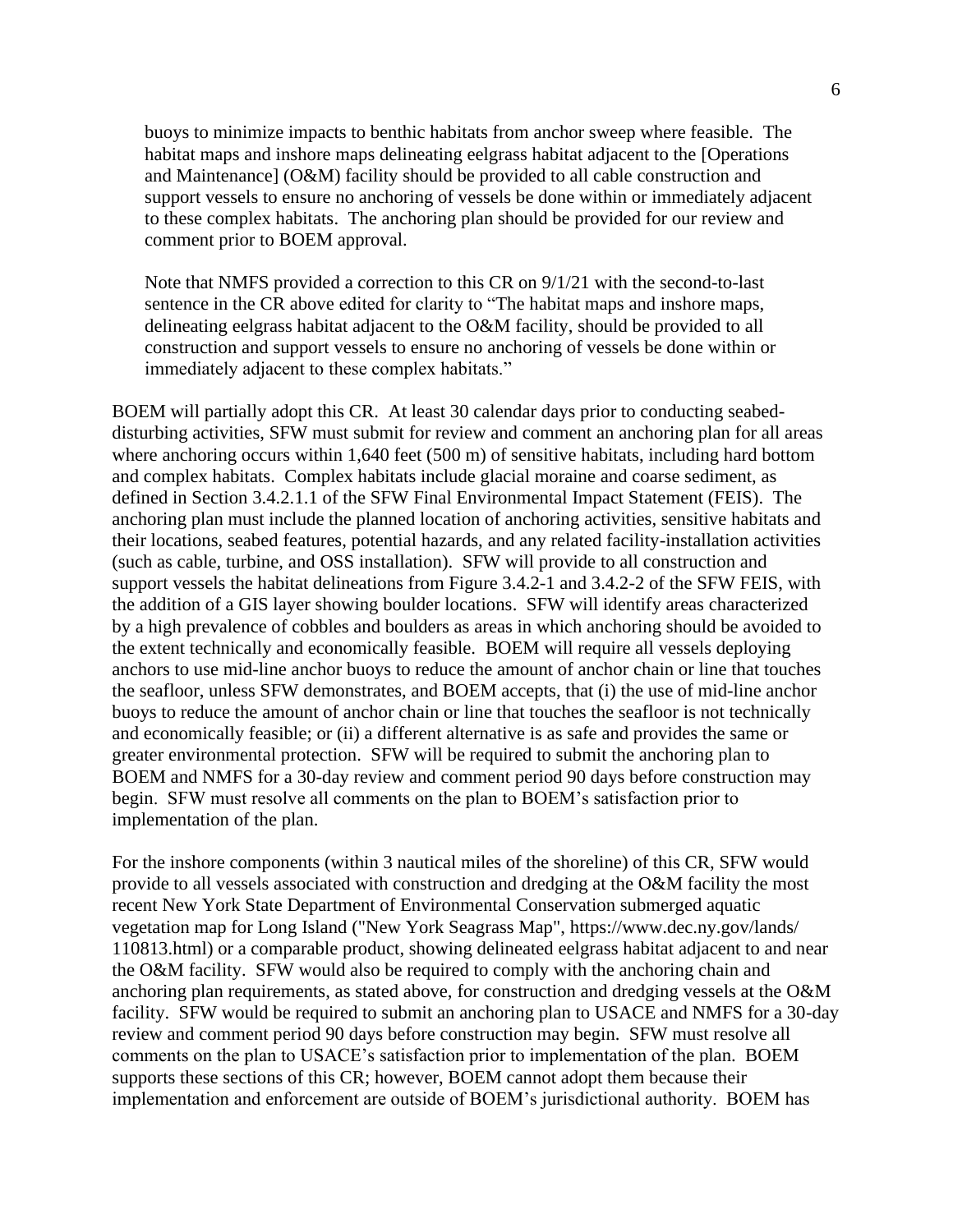communicated with the USACE regarding associated project activities within USACE jurisdiction. The USACE informed BOEM that it will consider including these components of the CR in any permit issued for this activity.

#### 5. CR #5 stated that:

BOEM should require scour and cable protection within complex habitats of the lease area use natural, rounded stone of consistent grain size to match existing conditions. Scour and cable protection placed within soft-sediment habitats should incorporate natural, rounded cobble and boulders (2.5-10 inches in diameter for cobble or >10-inch diameter for boulder). Concrete mattresses should not be permitted to be used as scour protection within hard bottom and structurally complex habitats, and any required use of concrete mattresses for cable protection should be mitigated through the addition of natural, rounded stone. Should the use of any engineered stone be necessary, it should be designed and selected to provide three-dimensional structural complexity that creates a diversity of crevice sizes. BOEM should require that the applicant provide descriptions and specifications for any proposed engineered stone for agency comment and review prior to final design selection.

BOEM will adopt this conservation recommendation. However, it is unlikely that it is technically and financially feasible for SFW to obtain rounded cobble and boulders that would meet the engineering requirements for cable protection. Additionally, secondary protection using native material is typically not suitable to provide the necessary protection, nor is it likely to be hydraulically stable, resulting in dispersion of the berm and rapid loss of protection. The industry standard secondary protection types included within the COP do not match the native sediment as they are designed to maintain protection and hydraulic stability. Rock protection is carefully graded, with consideration for the site conditions. Thus, BOEM will require SFW to provide Project cable protection measures in hard bottom and structurally complex habitat to consist of natural or engineered stone that does not inhibit epibenthic growth and provides three-dimensional complexity, both in height and in interstitial spaces, as technically and economically feasible. BOEM will require SFW to develop and submit a cable protection plan that provides descriptions and specifications for all cable protection materials used in hard bottom and structurally complex habitat, as shown in Figure 3.4.2-1 and 3.4.2-2 of the SFW FEIS. The plan must also include a proposal for the use of nature-inclusive design materials or materials appropriate for Atlantic cod habitat to mitigate for impacts to complex habitat permanently disturbed at WTG 1 and WTG 15 (see CR #2). SFW will be required to prepare and submit the cable protection materials plan to NMFS and BOEM for a 30-day review and comment period no later than 4 months prior to the placement of cable protection measures. SFW must resolve all comments on the plan to BOEM's satisfaction prior to placement of cable protection measures. Additionally, BOEM is considering a study to evaluate the effectiveness and feasibility nature inclusive design materials in the 2022-2023 Studies Development Plan (see pg. 229 https://www.boem.gov/sites/default/files/documents/environment/environmentalstudies/SDP\_2022-2023.pdf). BOEM believes the results of this study, if funded, will improve the state of knowledge on the availability and feasibility of using these materials in offshore wind energy projects.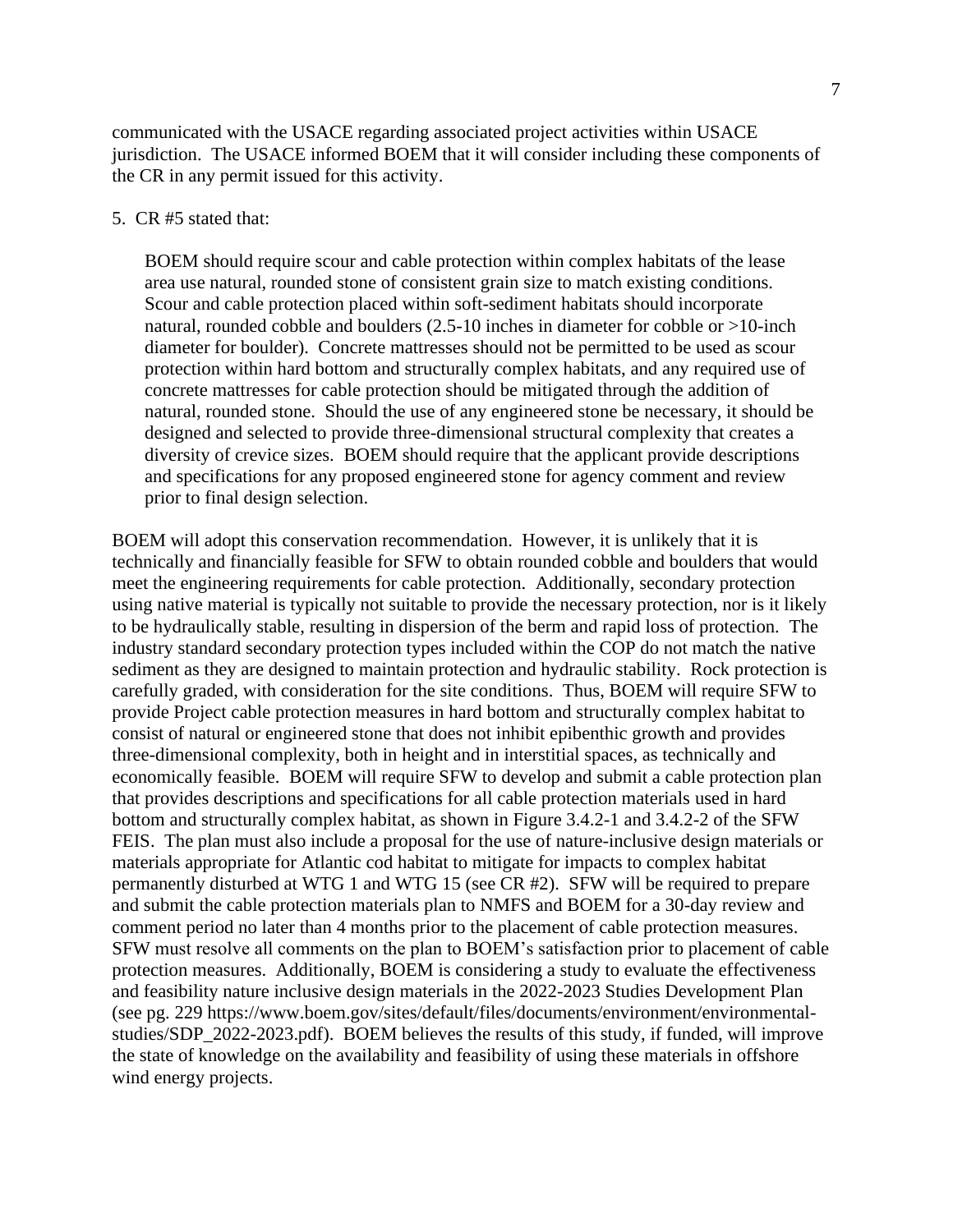#### 6. CR #6 stated that:

BOEM should restrict pile driving and all bottom-disturbing activities within the lease area during periods of Atlantic cod spawning. Pile driving activity and bottom-tending disturbances should be prohibited during peak spawning, from November through March, to avoid and minimize substantial adverse impacts to Atlantic cod EFH.

At a minimum, BOEM will partially adopt this conservation recommendation, to include a restriction on all pile driving between January 1 and April 30 or as authorized by the final incidental harassment authorization issued by NMFS pursuant to the Marine Mammal Protection Act. SFW has already committed to this measure. BOEM will also require SFW to avoid pile driving between December 1 and December 31, unless anticipated delays due to weather or technical problems arise that necessitate extending pile driving through December, and the pile driving is approved by BOEM. This measure, while primarily focused on the highly endangered North Atlantic right whale, will also confer benefits to Atlantic cod that also spawn in the winter/spring time frame.

Additional restrictions on pile-driving in November and potentially December, and on all bottom-disturbing activities within the lease area from November through March, could extend the overall Project construction schedule beyond what SFW has represented is technically and economically feasible. If the proposed CR were implemented, completion of offshore construction could be extended over multiple seasons or years, which may ultimately increase potential impacts to all marine species, including Atlantic cod and protected species. The incidence of user conflicts could also increase. The current construction schedule includes a window for all project activities to occur between May 1 and December 31 (COP Table 1.5-1), including the ability to install foundations throughout this entire period. In addition, seabed preparation and cable installation activities would need to occur between November and March prior to the start of foundation installation.

In addition to concerns regarding technical and economic feasibility, BOEM has also evaluated biological factors. SFW is already restricted to the commencement of impact pile driving only during daylight hours no earlier than one hour after (civil) sunrise until 1.5 hours (hrs) before  $(civil)$  sunset<sup>5</sup>. Pile driving may only continue after dark if the installation of the same pile began 1.5 hrs before sunset and must proceed for safety or installation feasibility reasons. For the largest pile (11 meters), driving time to install the pile would range from a minimum of 140 minutes to a maximum of 250 minutes for a pile that is difficult to drive. Only one pile would be driven in a day<sup>6</sup>.

<sup>5</sup> Proposed Incidental Harassment Authorization, https://www.fisheries.noaa.gov/action/incidental-takeauthorization-south-fork-wind-llc-construction-south-fork-offshore-wind.

<sup>6</sup> Denes, SL, DG Zeddies, and MM Weirathmueller. 2021. Turbine Foundation and Cable Installation at South Fork Wind Farm: Underwater Acoustic Modeling of Construction Noise. Document 01584, Version 4.0. Technical report by JASCO Applied Sciences for Jacobs Engineering Group, Inc. and Deepwater Wind, LLC.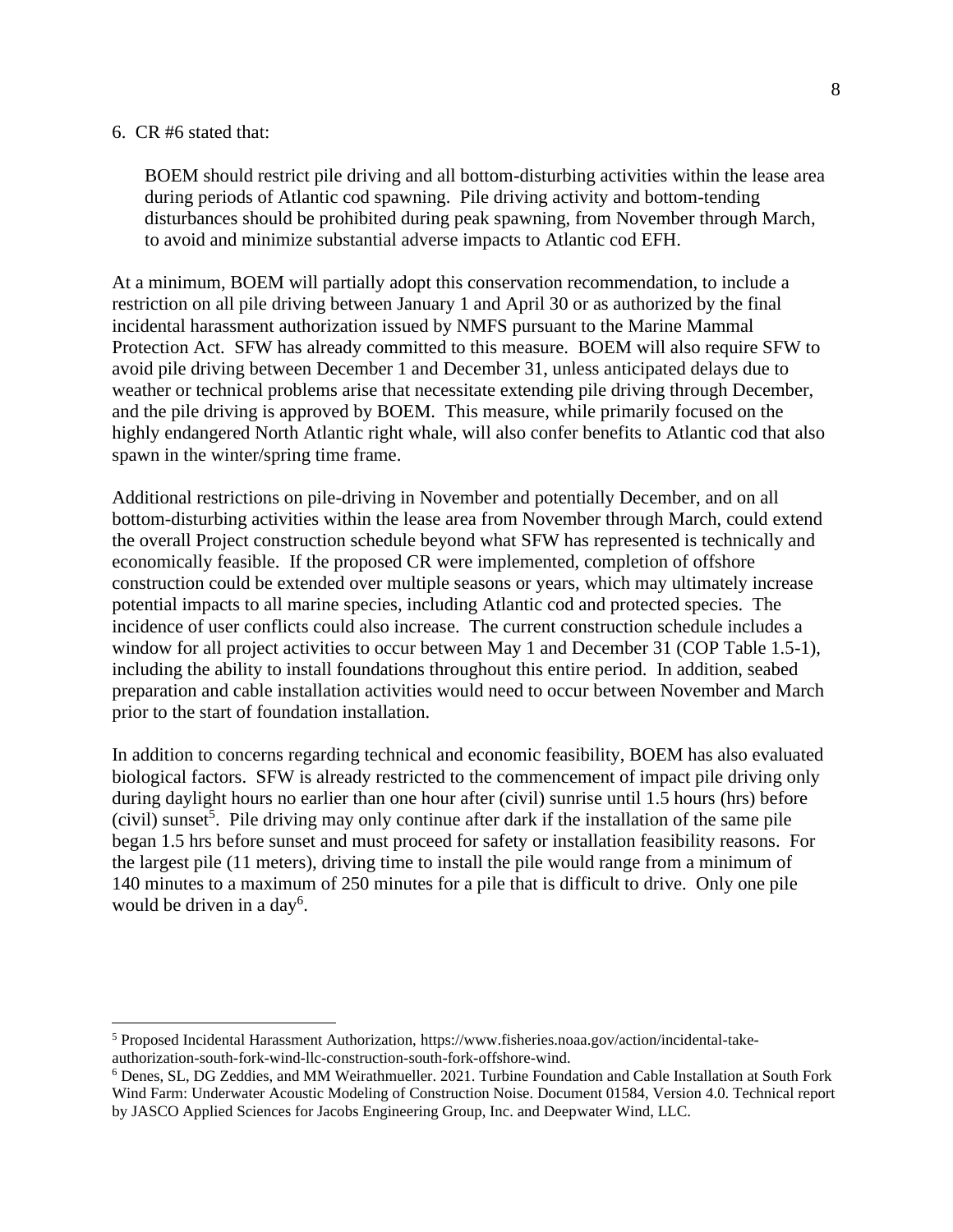Atlantic cod exhibit courtship and spawning behavior, including vocalizations, primarily at night<sup>7, 8</sup>. A primary concern regarding acoustic impacts to Atlantic cod is acoustic masking, which occurs when noise precludes animals from detecting biologically important acoustic cues. Given that all pile-driving activities will begin during the day, acoustic impacts will not coincide with peak spawning communication, which typically occurs in the evening, approximately  $4-6$  hrs after sunset<sup>9</sup>, and thus would not mask peak Atlantic cod acoustic communication. It should be noted that acoustic masking is an environmental stressor that ceases as soon as the noise source stops; unlike other stressors, there is no lingering effect. Therefore, even if pile driving began at the latest permissible time (i.e., 1.5 hrs before sunset), the stressor would cease before the likely peak of spawning behavior in the evening.

It is possible that aggregated Atlantic cod close to the inter-array cable corridor could be temporarily disturbed by site preparation and cable installation activities. However, disturbances from these activities would be localized and transient, as they would occur along narrow corridors extending for miles, and thus would not be at any fixed location for an extended period. Because Atlantic cod exhibit strong site fidelity during spawning and the duration and areal extent of disturbance in any one area would be limited, permanent dispersion of aggregated cod is unlikely to occur.

The result of physical disturbance of spawning aggregations is reported in Dean et al.  $(2012)^{10}$ in a study examining impacts of fishing on cod spawning aggregations or stacks. The reported disturbance was the result of continuous localized deployment of multiple gillnets in the spawning aggregation by several vessels over several days, and the authors concluded that the spawning aggregation was completely dispersed by the extensive commercial fishing activity. In contrast, a short-term impact from a single bottom trawl created an area of avoidance within an Atlantic cod spawning aggregation stack for slightly over an hour but did not result in permanent dispersion of the spawning aggregation $11$ . It is likely that impacts from project activities could temporarily disturb aggregated Atlantic cod. However, because the fish exhibit strong site fidelity when they are reproductively active, impulsive acoustic impacts (e.g., pile driving) would be of limited duration and would not occur during peak spawning, and the duration and areal extent of other bottom-disturbing activities (e.g., site preparation and cable installation) at any location would be limited, permanent dispersion of aggregated Atlantic cod is unlikely to occur.

<sup>7</sup> Dean MJ, WS Hoffman, DR Zemeckis, and MP Armstrong. 2014. Fine-scale diel and gender-based patterns in behaviour of Atlantic cod (*Gadus morhua*) on a spawning ground in the Western Gulf of Maine. ICES Journal of Marine Science. 71(6):1474-89.

<sup>8</sup> Zemeckis DR, MJ Dean, AI DeAngelis, SM Van Parijs, WS Hoffman, MF Baumgartner, LT Hatch, SX Cadrin, CH McGuire. 2019. Identifying the distribution of Atlantic cod spawning using multiple fixed and glider-mounted acoustic technologies. ICES Journal of Marine Science. 76(6):1610-25.

<sup>9</sup> Zemeckis et al. 2019.

<sup>&</sup>lt;sup>10</sup> Dean MJ, WS Hoffman, and MP Armstrong. 2012. Disruption of an Atlantic cod spawning aggregation resulting from the opening of a directed gill-net fishery. North American Journal of Fisheries Management. 32(1):124-34.

<sup>11</sup> Morgan, MJ, EM DeBlois, and GA Rose. 1997. An observation on the reaction of Atlantic cod (*Gadus morhua*) in a spawning shoal to bottom trawling. Canadian Journal of Fisheries and Aquatic Sciences 54:217–223 *in* Dean et al. 2012.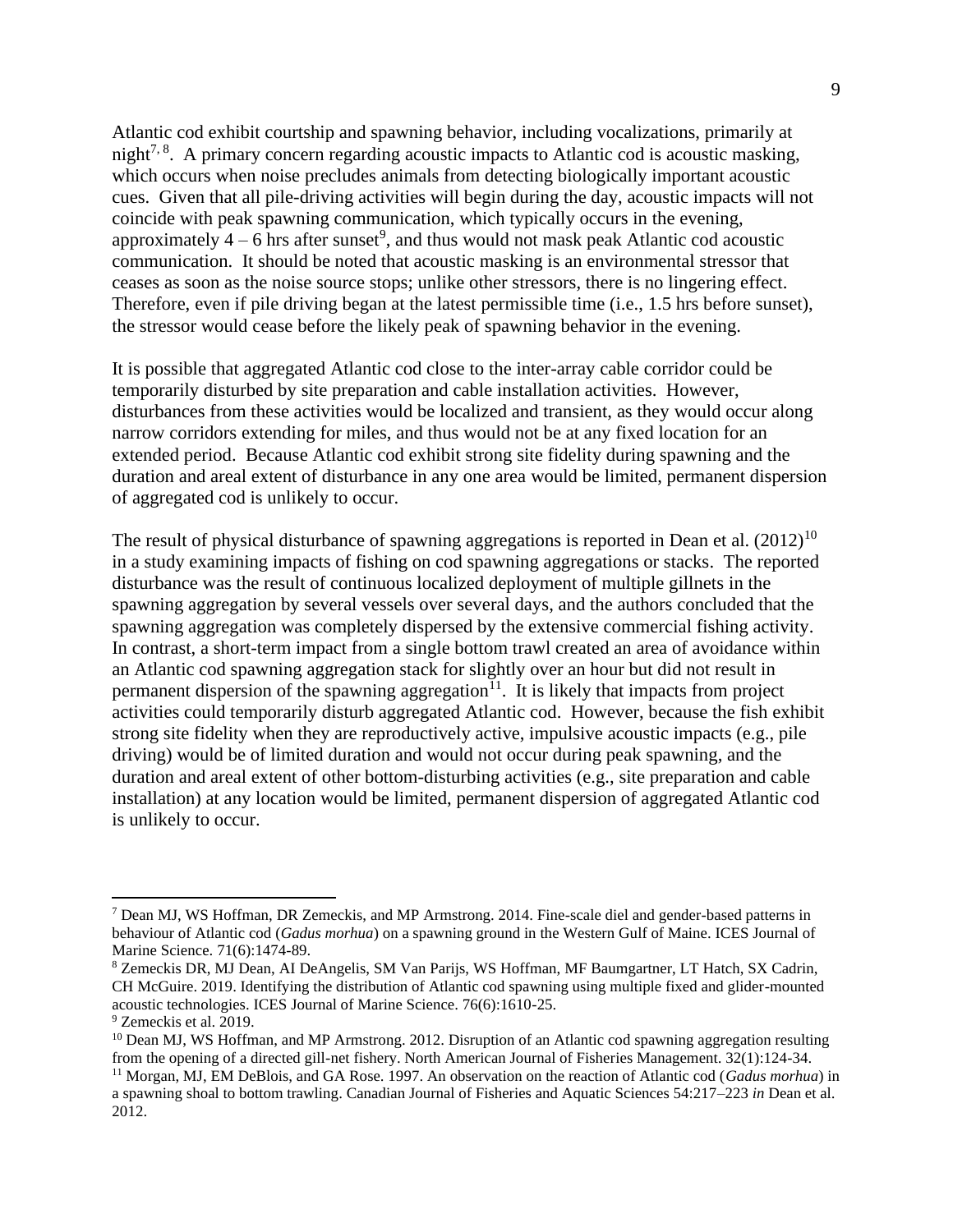It should also be noted that any conservation benefit from prohibiting pile driving and other bottom-disturbing activities would likely not be realized, as the fishing methods described in the previous referenced studies are allowed to occur, and do occur, in the Southern New England regulated mesh area (which includes the action area) during the periods that are recommended for Project avoidance.

As only 13 monopiles (12 WTGs plus the OSS) would be installed at a maximum duration of a little over 4 hrs each on any given day, over a total of an 8-month period, the likelihood of any impacts from daytime pile driving impacting nighttime spawning during November and December and resulting in population-level effects is low. Additionally, although the interarray cable corridor is extensive, bottom-disturbing activities at any location along the cable corridor would be temporary and transient and would be unlikely to result in population-level effects. However, although active commercial and recreational fishing currently may occur on Atlantic cod spawning aggregations in the Project area, BOEM recognizes that the New England Fishery Management Council and NMFS are currently evaluating Atlantic cod stock structure and identifying management measures that are responsive to the potential new stock designations (see: https://www.nefmc.org/library/2021-atlantic-cod-stock-structureworkshops). In order to minimize physical disruption of Atlantic cod spawning aggregations, BOEM will require SFW to avoid impacts to Atlantic cod aggregations indicative of spawning behavior during certain bottom-disturbing Project activities in the lease area between November and March.

Specifically, BOEM will require SFW to conduct real-time adaptive acoustic monitoring for Atlantic cod aggregations indicative of spawning behavior during bottom-disturbing Project activities associated with inter-array cable installation (e.g., boulder relocation, pre-cut trenching, cable-crossing installation, cable lay and burial) and foundation site preparation (e.g., scour protection installation) from November through March, and to avoid these Project activities in any area with aggregations of Atlantic cod indicative of spawning behavior. SFW will be required to develop a real-time adaptive acoustic monitoring plan using active acoustic monitoring (e.g., echosounder) to detect large aggregations of adult Atlantic cod and/or passive acoustic monitoring (PAM) to detect Atlantic cod spawning vocalizations. Acoustic telemetry may be used to monitor previously tagged Atlantic cod in the Project area for spawning behavior but should not be the sole method employed. The plan must include details on detection thresholds (e.g., density and location) of spawning Atlantic cod aggregations that would trigger the adaptive management of defined bottom-disturbing activities, including restrictions on defined Project activities in any area with aggregations of Atlantic cod indicative of spawning behavior. SFW will be required to submit the real-time adaptive acoustic monitoring plan to BOEM and NMFS for a 30-day review and comment period 90 days before inter-array cable installation activities and foundation site preparation defined in the plan may begin. SFW must resolve all comments on the plan to BOEM's satisfaction prior to implementation of the plan.

Lastly, BOEM is currently funding the study "*Movement Patterns of Fish in Southern New England*" through an interagency agreement with the NMFS, through fiscal year (FY) 2023. BOEM will evaluate potential follow-on related to potential monitoring of Atlantic cod sound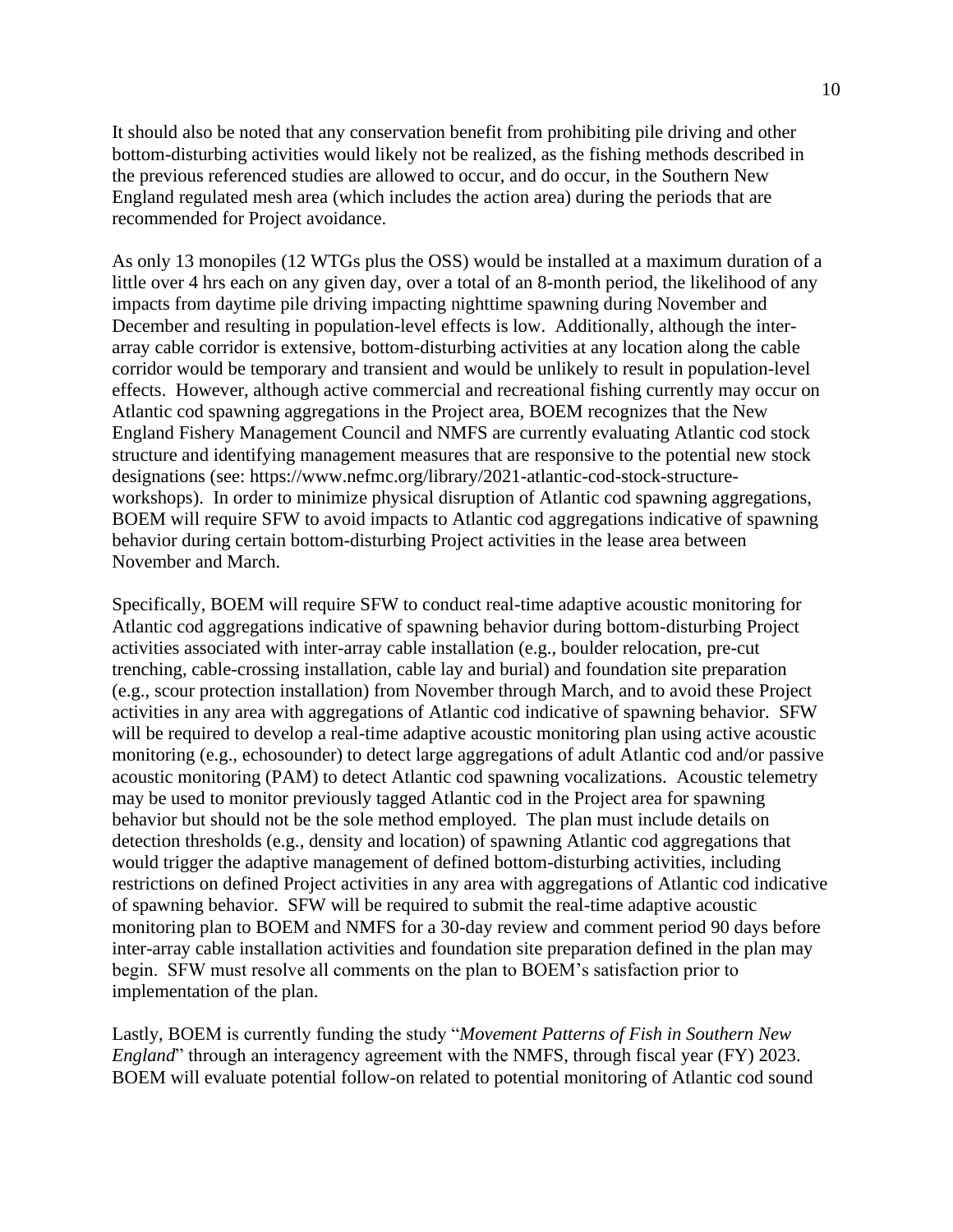production during November and December through the FY 2023 Study Development Plan, depending on availability of funds and management priorities.

7. CR #7 stated that:

BOEM should require the applicant to use noise mitigating measures during construction, such as soft start procedures, to ensure fish have the opportunity to evacuate the area prior to pile driving activity, and the deployment of noise dampening equipment such as bubble curtains. BOEM should require the development of a plan outlining noise mitigation procedures in consultation with the resource agencies prior to any construction activities. This should include a minimum of 30 days for the resource agencies to review and provide comments. The noise mitigation plan should be filed with BOEM for approval before construction commences. The noise mitigation plan should include a process for notifying resource agencies within 24 hrs if any evidence of a fish kill during construction activity is observed, and contingency plans to resolve issues.

BOEM will adopt this CR for pile driving activities. BOEM will require SFW to implement soft start techniques for all impact pile driving, both at the beginning of a monopile installation and at any time following the cessation of impact pile driving of 30 minutes or longer. The soft start procedure must include a minimum of 20 minutes of 4-6 strikes/minute at 10-20 percent of the maximum hammer energy.

BOEM will require SFW to employ a noise mitigation device(s), such as a bubble curtain, during all impact pile driving. The noise mitigation device(s) must perform such that measured ranges are consistent with those modeled assuming 10 dB attenuation, determined via sound source verification (described in #8, below).

If a bubble curtain is used, the following requirements would apply:

- 1. The bubble curtain(s) must distribute air bubbles around 100 percent of the piling perimeter for the full depth of the water column;
- 2. The lowest bubble ring must be in contact with the seafloor for the full circumference of the ring, and the weights attached to the bottom ring must ensure 100 percent seafloor contact;
- 3. No parts of the ring or other objects may prevent full seafloor contact of the lowest bubble ring; and
- 4. Construction contractors must train personnel in the proper balancing of air flow to the bubblers. Construction contractors must submit an inspection/performance report for approval by South Fork Wind within 72 hrs following the performance test. Corrections to the attenuation device to meet the performance standards must occur prior to impact driving.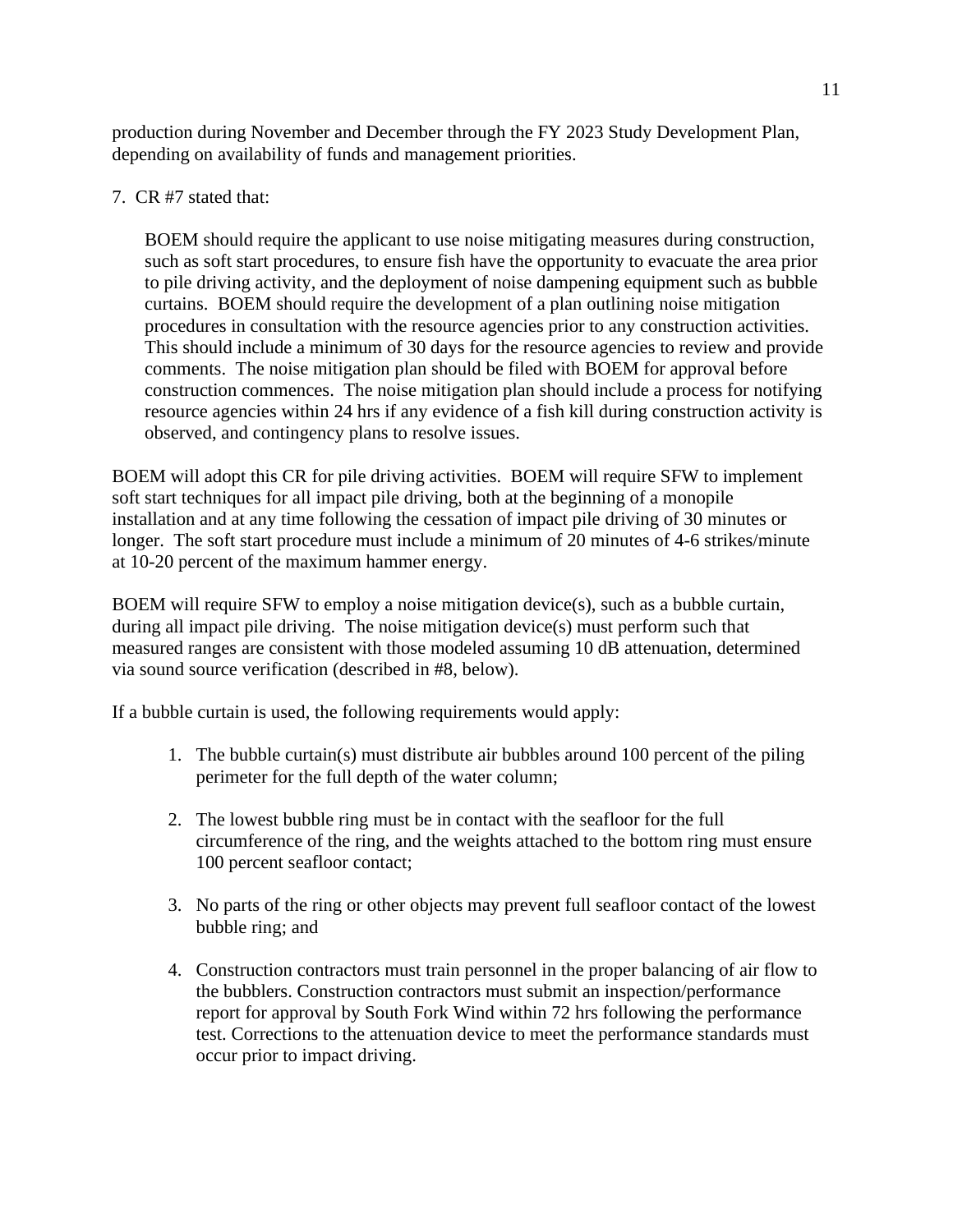In addition, any occurrence of dead non-ESA-listed fish of 10 or more individual fish within established shutdown and/or monitoring zones must also be reported to BOEM as soon as practicable, but no later than 24 hrs after the sighting.

SFW has prepared a Protected Species Monitoring and Mitigation Plan (PSMMP), which is included in the COP as Appendix P3 [\(www.boem.gov/south-fork\)](http://www.boem.gov/south-fork). The PSMMP describes noise mitigation measures, a sound source verification measurement plan, and the use of passive acoustic monitoring during construction. SFW will be required to submit the PSMMP to NMFS-Habitat for a 30-day review and comment period 90 calendar days prior to commencement of field activities for pile driving. SFW must resolve all comments on the revisions to BOEM's satisfaction prior to implementation of the PSMMP.

#### 8. CR #8 stated that:

BOEM should require passive acoustic monitoring to be conducted along a range of gradients from the proposed turbine locations before, during, and after pile driving activities. Resource agencies should be provided a draft of the acoustic monitoring plan for review and comment. The plan should also include sound verification monitoring during pile driving activities. Additional noise dampening technology should be applied should real-time monitoring indicate noise levels are not attenuated to the minimum required 10 decibels. Acoustic monitoring should be provided to the resource agencies.

BOEM will partially adopt this CR. BOEM will require SFW to conduct passive acoustic monitoring during all pile driving and adhere to all related measures required in the Project's Biological Opinion (BiOp) and Incidental Harassment Authorization (IHA), including sound source verification during pile driving, the use of additional sound attenuation measures should real-time monitoring indicate that the isopleths of concern are larger than those considered in the Proposed Action, and the submission of acoustic monitoring reports to the resource agencies. Additional details in the CR that are not included in the Project's BiOp and IHA requirements, such as requiring passive acoustic monitoring along a range of gradients from the proposed turbine locations before, during, and after pile driving activities, would be considered for funding in BOEM's annual Studies Development Plan, depending on availability of funds and management priorities.

SFW will be required to prepare a sound source verification plan to include sound source verification to be carried out for the first monopile to be installed. Should larger diameter piles be installed, or greater hammer size or energy used, additional field measurements must be conducted. The plan must describe how SFW will ensure that the location selected is representative of the rest of the piles of that type to be installed and, in the case that it is not, how additional sites will be selected for sound source verification or how the results from the first pile can be used to predict actual installation noise propagation for subsequent piles. The plan must describe how the effectiveness of the sound attenuation methodology will be evaluated based on the results and must be sufficient to document sound propagation from the pile and distances to isopleths for potential injury and harassment. The measurements must be compared to the injury and behavioral disturbance zones for protected fish species.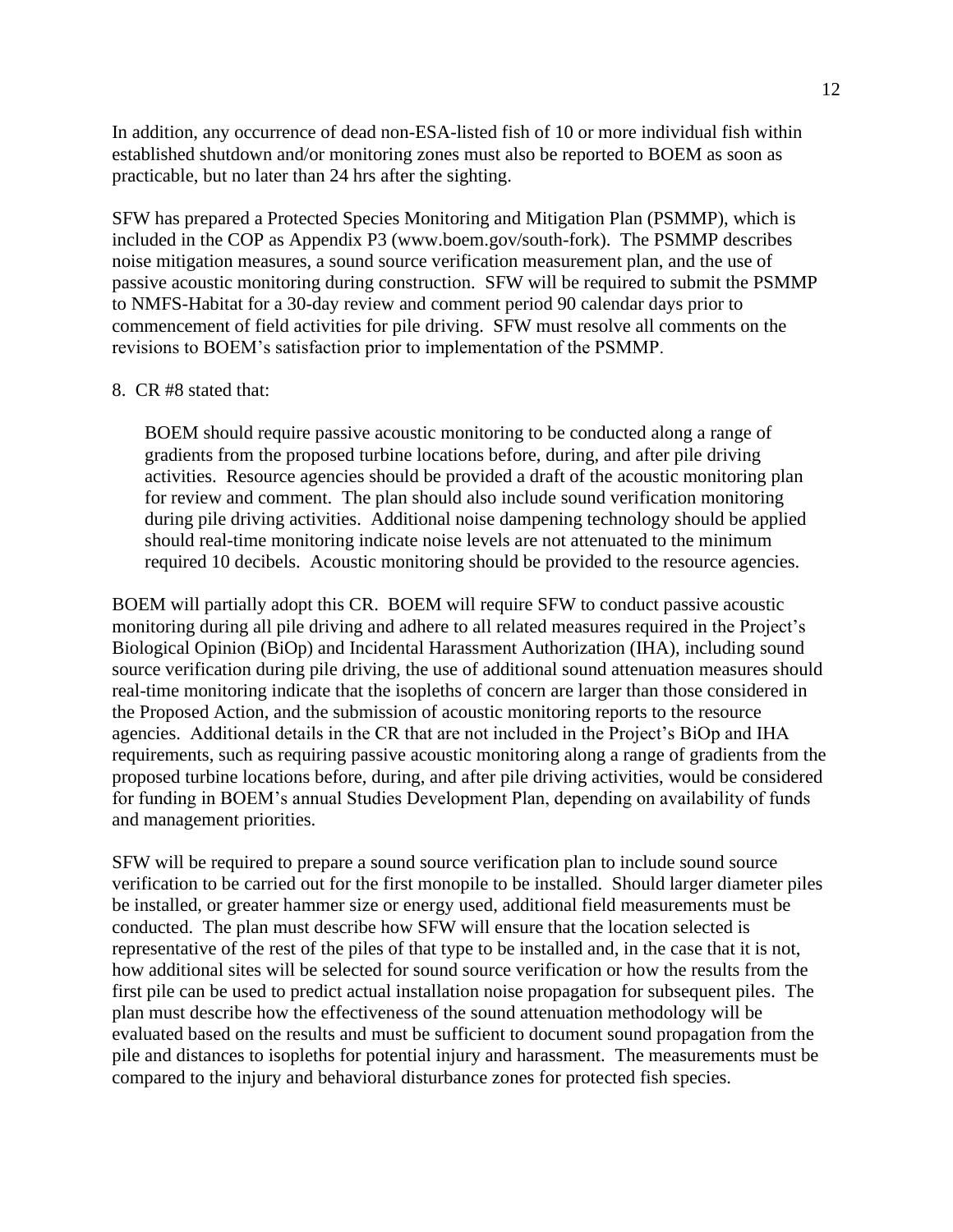As described in the response to CR #7 above, SFW has already prepared the PSMMP, which is included in the COP as Appendix P3 (www.boem.gov/south-fork). The PSMMP describes noise mitigation measures and a sound source verification measurement plan. SFW will be required to submit the plan to BOEM and NMFS-Habitat for a 30-day review and comment period 90 calendar days prior to commencement of field activities for pile-driving. SFW must resolve all comments on the plan to BOEM's satisfaction prior to implementation of the plan.

#### 9. CR #9 stated that:

BOEM should require the applicant to revise the proposed Benthic Habitat Monitoring Plan to address agency concerns related to the adequacy of the proposed methods to detect changes, and to require that the plan address potential changes to macrobenthic communities across and within each habitat type in the project area, including the artificial substrates to be constructed. The plan should include monitoring of invasive species growth on constructed habitats, habitats impacted by project construction as well as expansion to the adjacent habitats. The monitoring plan should also include measures to evaluate demersal juvenile fish species response to habitat impacts as a result of the project. The applicant should consult with the resource agencies in the revision and refinement of this plan and give the resource agencies a minimum of 30 days to review and comment on the plan. The applicant should ultimately file the plan with BOEM for approval. BOEM should ensure that the applicant's filing addresses, and includes, all resource agency comments, as well as the applicant's response to those comments.

BOEM will partially adopt this CR. SFW submitted the Fisheries Research and Monitoring Plan (FRMP), which includes a section for their Benthic Habitat Monitoring Plan, to state and Federal resource agencies for extensive review and comment several times from 2018 through 2020, with modifications made to the FRMP after each review and comment period, with the most recent review in September 2020 (see Section 1.1 of the FRMP for more detail). On October 2, 2020, SFW submitted the updated FRMP to stakeholders, including matrices providing responses to specific agency comments. BOEM notes that NMFS submitted their comments on the September 2020 version of the FRMP to BOEM on September 16, 2021. BOEM will share these comments with SFW to address NMFS comments.

BOEM believes the FRMP and the opportunities for public and agency input are adequate for monitoring the impacts to fish and benthic habitat. Thus, BOEM will require SFW to review and respond to the recommendations made in this CR, as well as the comments BOEM recently received on the FRMP from NMFS, and provide revisions as feasible. SFW has indicated that some revisions will be made to the draft FRMP in response to this CR. BOEM will also review the revised FRMP and provide comments, if any, on the revisions within 30 days of its submittal. Please note that, while BOEM does not approve or disapprove monitoring plans, SFW must resolve all comments on revisions to the FRMP to BOEM's satisfaction prior to implementation of the revisions.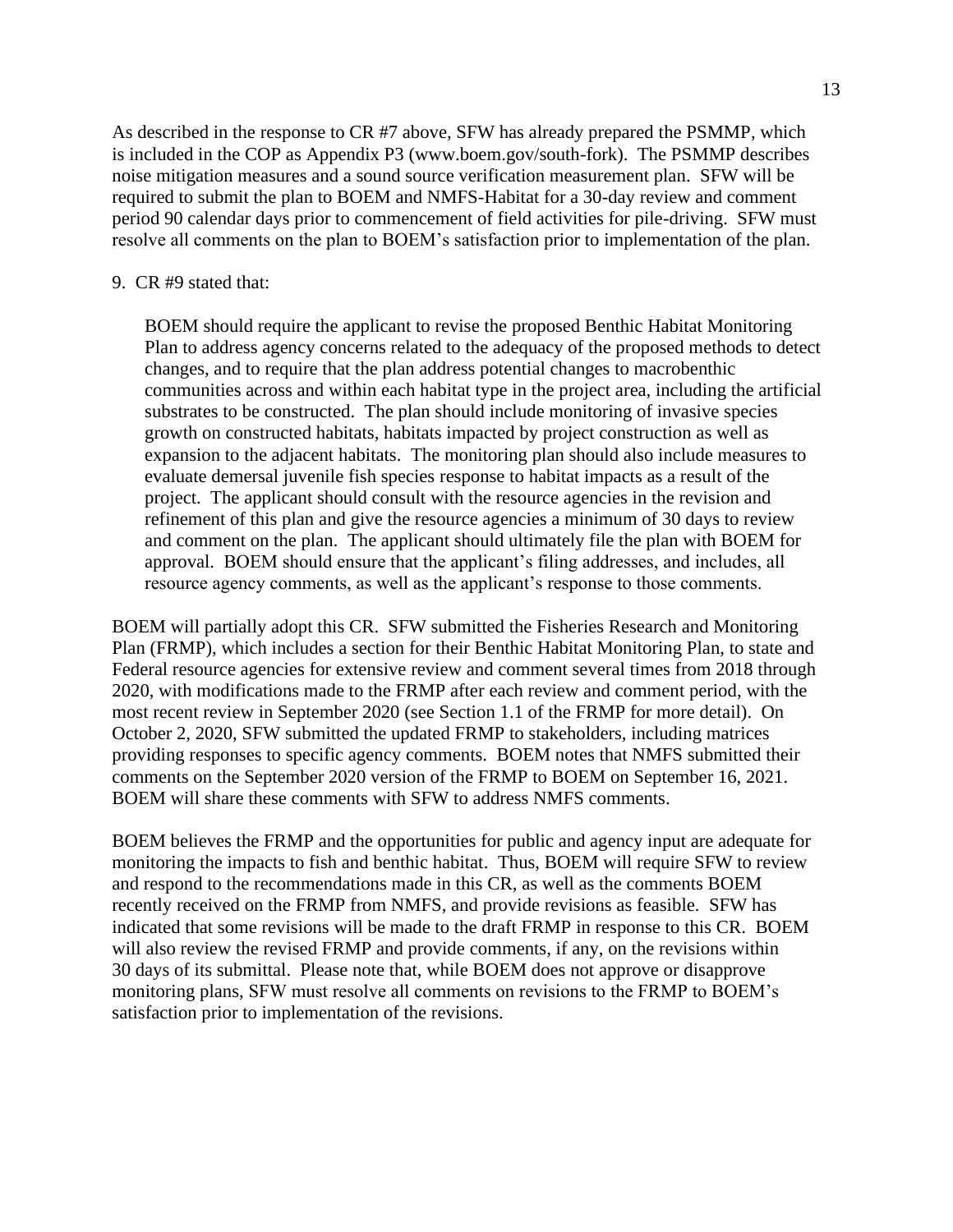#### 10. CR #10 stated that:

Given the potential for adverse impacts to Atlantic cod spawning activity as a result of construction and operation of this project, as well as cumulatively as wind expands in southern New England, BOEM should continue and expand the on-going telemetry and passive acoustic survey. The study should be extended to provide continuous monitoring of Atlantic cod spawning aggregations prior to the construction of the project, and postconstruction. NMFS also recommended that the survey be expanded throughout the entire MA and RI/MA wind energy areas (WEA) to allow for detection of shifts to spawning activity and any other spawning activity that may overlap with the WEAs that may be affected by this project and future development.

As this CR is not Project-related, BOEM will not adopt this CR as a result of this consultation. However, BOEM is currently funding the study "*Movement Patterns of Fish in Southern New England*" through an interagency agreement with the NMFS, through FY 2023. BOEM will evaluate potential follow-on studies through the FY 2023 Study Development Plan, depending on availability of funds and management priorities.

## 11. CR #11 stated that:

Given the uncertainties surrounding potential impacts to hydrodynamics and predatorprey relationships that may result from this project and cumulatively across the southern New England WEAs, BOEM should take measures to address this uncertainty. BOEM should develop and implement a regional scale study to evaluate and monitor shifts and changes in hydrodynamics (e.g., vertical stratification, current velocities, and direction), primary production, and predator-prey relationships that may occur across wind development areas and result in broader scale impacts for the region, managed fisheries, and NOAA-trust species.

As this CR is not Project-related, BOEM will not adopt this CR as a result of this consultation. However, BOEM has provided over \$70,000,000 in fisheries-related funding for renewable energy over the last 11 years, including a study examining changes in hydrodynamics in the Mid-Atlantic Bight (Hydrodynamic Modeling, Particle Tracking and Agent-Based Modeling of Larvae in the U.S. Mid-Atlantic Bight). NMFS has regularly provided research study ideas to BOEM's annual Studies Plan and has been the recipient of funding to support studies of impacts of offshore wind on NMFS resources. BOEM looks forward to a continued relationship with NMFS in the development of future studies. Support for studies depends on availability of funds and management priorities.

## 12. CR #12 stated that:

BOEM should restrict nearshore dredging and silt-producing activities associated with the sea-to-shore cable installation and proposed O&M facility improvements that occur at or adjacent to water depths of 5 meters or less, from January 1 through May 31, of any calendar year, to protect sensitive life history stage winter flounder EFH.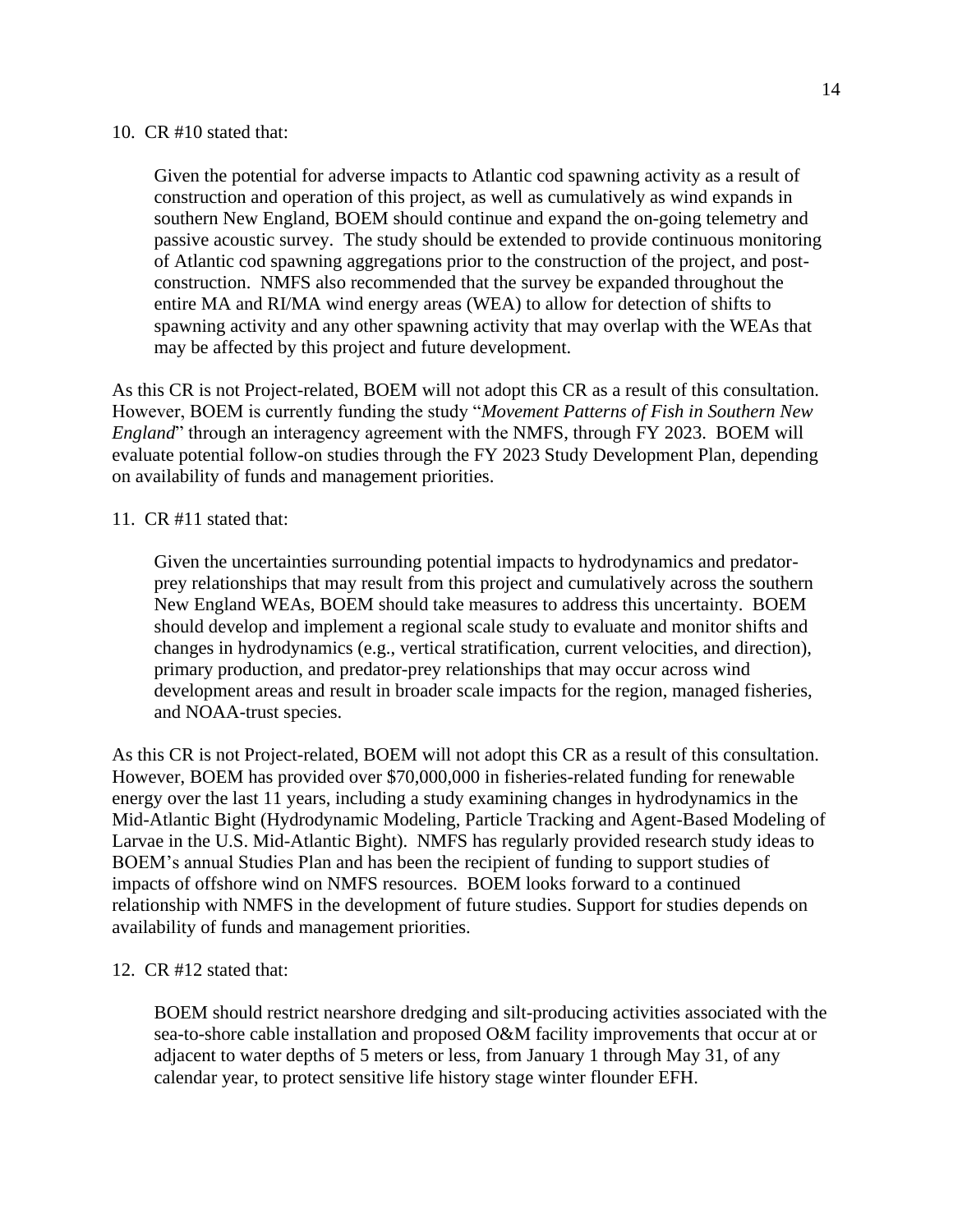A revision to CR #12 was provided to BOEM on August 31, 2021 in the NMFS EFH Addendum response letter. The revised CR recommends that BOEM restrict nearshore dredging and silt-producing activities associated with the proposed O&M facility improvements that occur at or adjacent to water depths of 5 meters or less, from January 1 through May 31, of any calendar year, to protect sensitive life history stage winter flounder EFH.

BOEM supports this CR; however, BOEM cannot adopt it because its implementation and enforcement are outside of BOEM's jurisdictional authority. BOEM has communicated with the USACE regarding associated project activities within USACE jurisdiction. The USACE informed BOEM that it will consider including this CR in any permit issued for this activity.

13. CR #13 stated that "the EFH consultation should be reinitiated prior to decommissioning turbines to ensure that the impacts to EFH as a result of the decommissioning activities have been evaluated and minimized to the extent practicable."

BOEM will adopt this CR. BOEM will initiate an EFH consultation based on the submittal of the decommissioning application required under 30 CFR 585 Subpart I.

### 14. CR #14 stated that:

The location of identified and potential UXO within the project area should be clearly depicted on the micrositing plan (see CR #3). Should any UXOs be proposed to be relocated, the micrositing plan should clearly depict the initial location and all potential relocation sites. Information on the proposed mitigation measure for each UXO should also be provided with the micrositing plan. Upon receipt and review of the new information, NMFS will determine if additional EFH conservation recommendations are necessary if the location of any UXO, or a proposed UXO relocation affects the basis of our EFH conservation recommendations, or if NMFS determines that additional measures are necessary to avoid, minimize, or offset adverse impacts to EFH.

BOEM will adopt this CR by requiring SFW to depict all potential and identified MEC/UXOs in the micrositing plan, as well as the proposed mitigation measure, as practicable. However, as SFW has now determined that the only risk mitigation strategy to be considered for the presence of potential and identified MEC/UXOs is avoidance, relocation information for each potential and identified MEC/UXO is no longer relevant and therefore will not be available to provide in the micrositing plan.

Although relocation of potential and identified MEC/UXOs was a risk mitigation strategy considered in the COP, SFW has subsequently determined that the only risk mitigation strategy that will now be considered is avoidance of the potential and identified MEC/UXOs. If a potential or identified MEC/UXO could not be avoided, the result would be that no infrastructure would be installed if the infrastructure or installation activity intersects with the designated exclusion zone around a potential or identified MEC/UXO target. Activitydependent exclusion zones follow the "as low as reasonably practical" principle.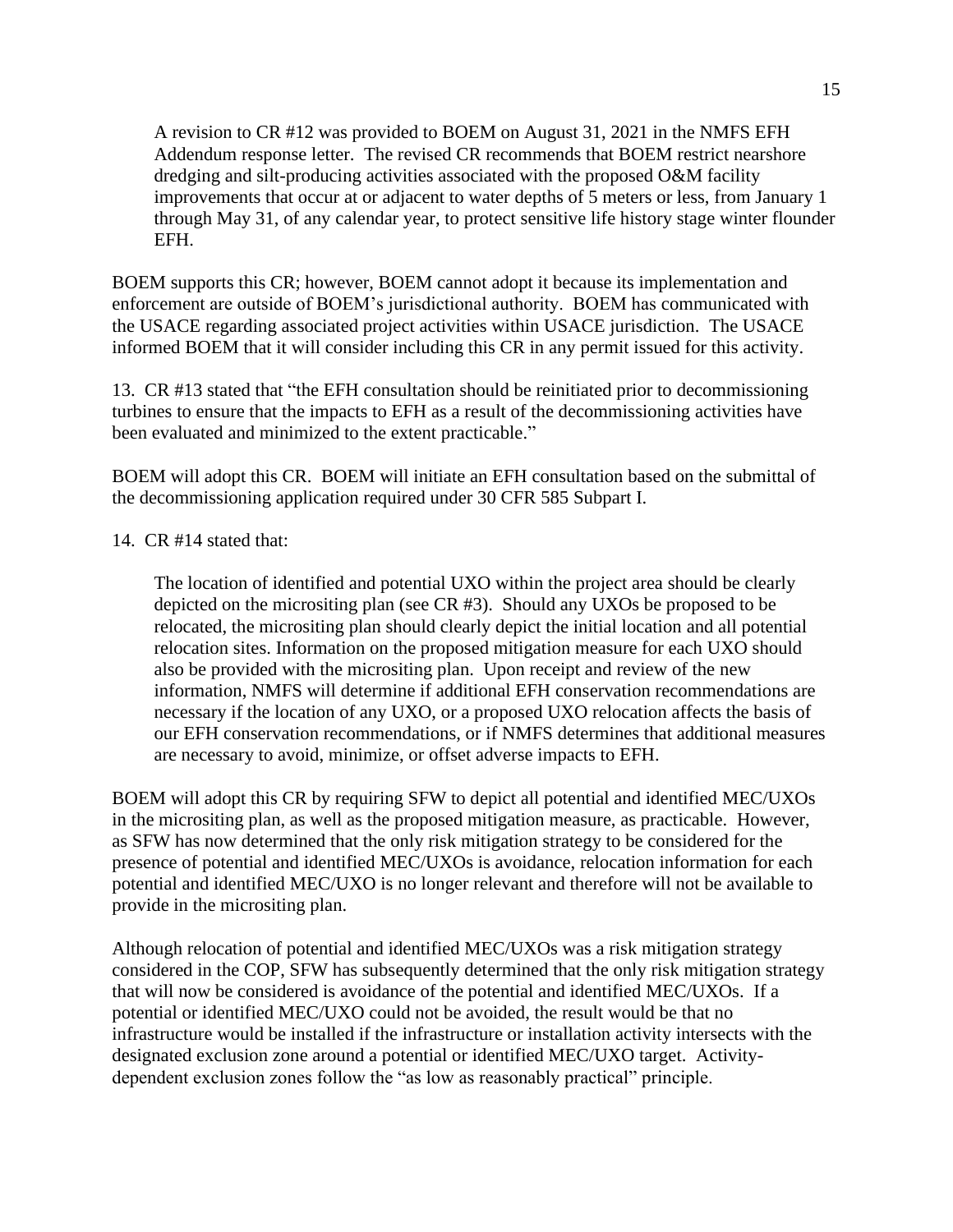SFW will provide BOEM with additional information regarding layout micrositing and design, as appropriate, during the Facility Design Report (FDR)/Fabrication and Installation Report (FIR) review process. As part of the initial FDR/FIR review process, the Certified Verification Agent will review aspects of the Project that inform the micrositing and final project design. At that time, technical siting constraints, such as MEC/UXOs, and environmental siting constraints, such as sensitive benthic habitats, will be considered. This will also include information regarding the location of any potential or identified MEC/UXO and the identified mitigation strategy.

## 15. CR #15 stated that:

The spatial extent of boulder relocation should be considered in the evaluation of micrositing turbine and inter-array cable paths (see EFH conservation recommendation #3 of our June 7, 2021 letter). As feasible, the spatial extent of boulder relocation activities should be located fully within low multibeam backscatter areas. Boulder relocation activities associated with the installation of project turbines and inter-array cables should be clearly depicted on the micrositing plan for each turbine installation and inter-array cable route.

BOEM will adopt this CR. BOEM will require SFW to consider the spatial extent of boulder relocation in the micrositing of turbines and inter-array cable paths, and to relocate boulders into low multibeam backscatter areas, as technically and economically feasible. Boulder relocation activities associated with the installation of project turbines and inter-array cables will be clearly depicted on all micrositing plans for turbine installation and inter-array cable routes, as feasible.

SFW has raised technical and engineering concerns with the feasibility of boulder relocation to low multibeam backscatter areas, including major changes to the equipment planned for boulder relocation, the necessity of ship-based transport of boulders in order to achieve compliance, and the additional health and safety risks associated with these changes.

## **Fish and Wildlife Coordination Act**

Under the FWCA, NMFS recommended that dredging and placement should be avoided between April 15 to July 15 at the proposed O&M facility to minimize potential impacts to horseshoe crab spawning. Please note that the Department of the Interior has consistently determined that the FWCA does not apply to Outer Continental Shelf (OCS) leases and permits<sup>12</sup>. Even still, BOEM supports this recommendation. However, BOEM cannot include this condition in the ROD because its implementation and enforcement are outside of BOEM's jurisdictional authority. BOEM has communicated with the USACE regarding associated project activities within USACE jurisdiction. The USACE informed BOEM that it will consider including this CR in any permit issued for this activity.

<sup>&</sup>lt;sup>12</sup> Department of Interior. 1982. Memorandum, from Solicitor to the Directors of the Bureau of Land Management, the U.S. Geological Survey, and the Acting Director of the Minerals Management Service, "The Fish and Wildlife Coordination Act Does Not Apply to OCS Leases and Permits Issued by the Secretary," Feb. 12, 1982.